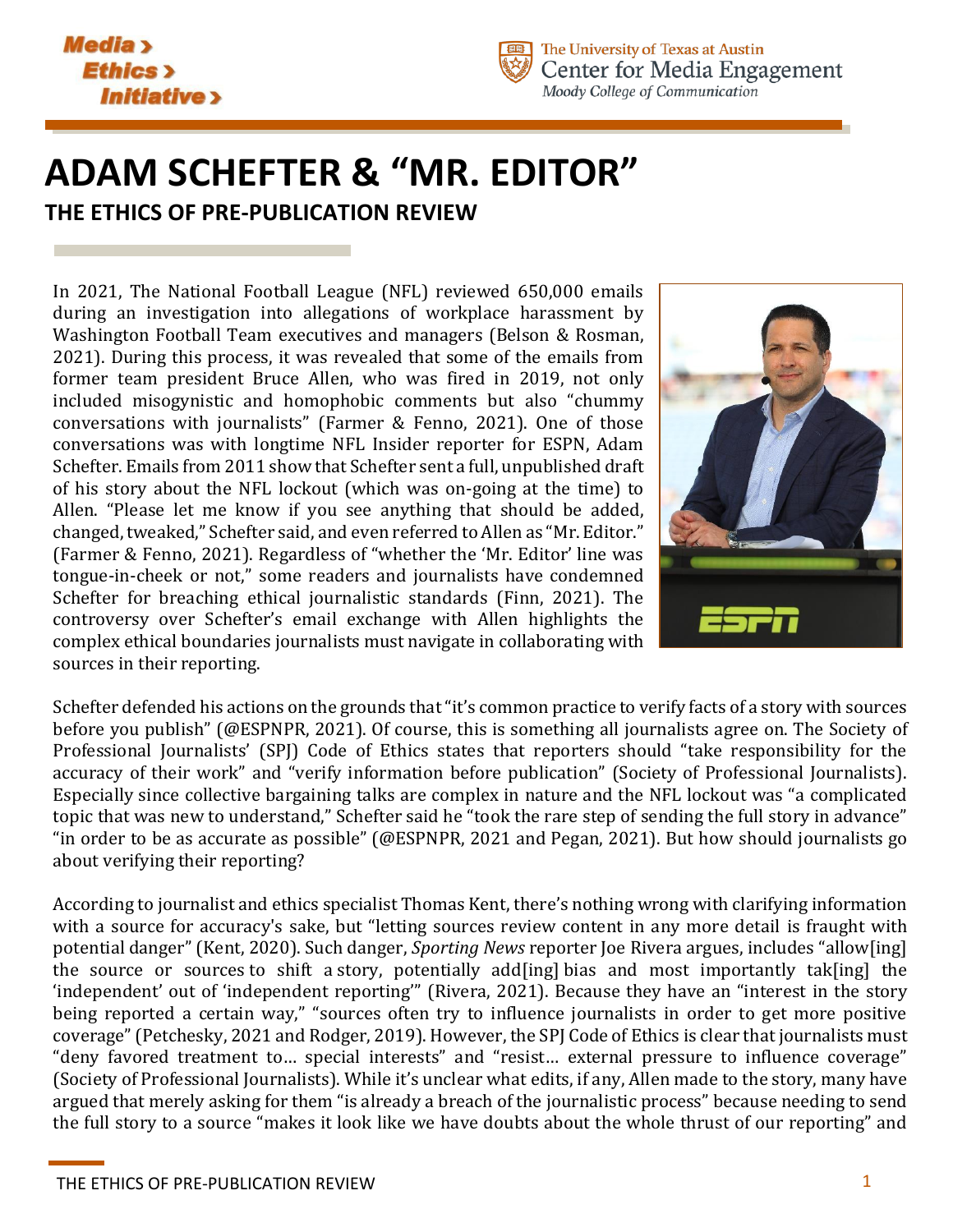#### **Media Ethics**> **Initiative >**



The University of Texas at Austin Center for Media Engagement Moody College of Communication

hints at incomplete work (Rivera, 2021 and Kent, 2020). Overall, what critics have propounded is that Schefter crossed ethical boundaries beyond verification in sharing the full story.

In response to all of the backlash and criticism he received, Schefter admitted that sending the full draft was perhaps "a step too far," but nonetheless held that "in no way did I, or would I, cede editorial control or hand over final say about a story to anyone, ever" (@ESPN PR, 2021). ESPN even backed Schefter saying, "we believe that nothing is more important to Adam and ESPN than providing fans the most accurate, fair and complete story" (Finn, 2021). If we take him at his word that he truly did not allow Allen to change the story in any significant way, perhaps Schefter just acted quickly and thoughtlessly, without considering the full ethical implications of the email. Sports journalist Darren Rovell appears to echo this sentiment, tweeting: "Give me a break. While it's not exactly the best of journalism practices, we've all done this in the name of accuracy" (Charles, 2021).

In the end, journalists cannot do their work without collaborating with sources. For this reason, it's important for journalists to maintain good relationships with those they cover while also ensuring their story is accurate. But journalism is unique from other methods of storytelling because it comes from an unbiased, third-party account, so journalists must work hard to retain that independence and not let sources' special interests factor into their coverage. When preparing to publish their stories, journalists should stop and fully consider the ethical implications of how they verify information with those covered to avoid treading ethically questionable water like Schefter. To do this, Kent suggests that journalists can let a source change a word or two but should talk out a story's larger angle over the phone instead of sending a source the full draft (Kent, 2021).

## Discussion Questions:

- 1. What are the ethical values in conflict in Schefter's email exchange with Allen?
- 2. Do you think Schefter acted ethically, unethically, or thoughtlessly? Would your opinion change if we knew whether or not Allen made changes to the draft?
- 3. Do you agree with Kent's suggestions for verifying story information with sources? Are there any other guidelines you would add?
- 4. How much control or power should journalists give their sources? Does this equation change if the source, unlike in this case, is from an oppressed or disempowered group or community?

## Further Information:

Belson K. & Rosman, K. (2021, October 11). "Raiders Coach Resigns After Homophobic and Misogynistic Emails." *The New York Times*. Available at: <https://www.nytimes.com/2021/10/11/sports/football/what-did-jon-gruden-say.html>

Charles, D (2021, October 13). "Adam Schefter Responds to WFT Email Leak, Darren Rovell Gets Roasted for Hot Take on The Controversy." *BroBible*. Available at: <https://brobible.com/sports/article/adam-schefter-responds-darren-rovell-email-leak/>

Farmer, S. & Fenno, N. (2021, October 12). "Jon Gruden Emails were Part of June Court Filing by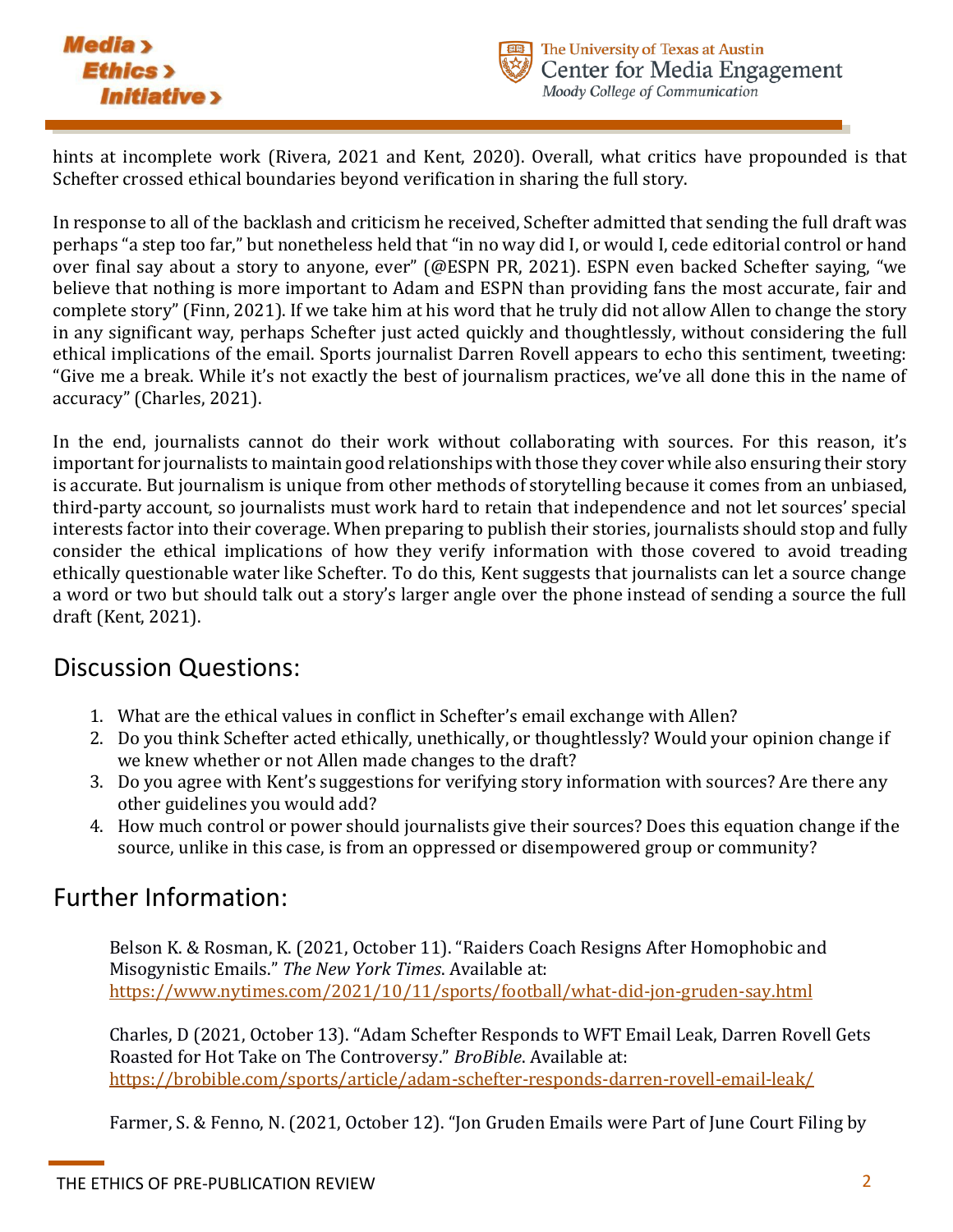

WFT Owner Dan Snyder." *The Los Angeles Times*. Available at: [https://www.latimes.com/sports/story/2021-10-12/nfl-jon-gruden-emails-washington-football](https://www.latimes.com/sports/story/2021-10-12/nfl-jon-gruden-emails-washington-football-team)[team](https://www.latimes.com/sports/story/2021-10-12/nfl-jon-gruden-emails-washington-football-team)

Finn, C. (2021, October 16). "Adam Schefter, 'Mr. Editor,' and the Disregarding of Journalism Ethics." Boston. Available at: [https://www.boston.com/sports/nfl/2021/10/16/adam-schefter-bruce-allen](https://www.boston.com/sports/nfl/2021/10/16/adam-schefter-bruce-allen-email-mr-editor-chad-finn-sports-media/)[email-mr-editor-chad-finn-sports-media/](https://www.boston.com/sports/nfl/2021/10/16/adam-schefter-bruce-allen-email-mr-editor-chad-finn-sports-media/)

Jones, T. (2021, October 14). "ESPN's Adam Schefter Crosses a Journalistic Line." *Poynter*. Available at:<https://www.poynter.org/commentary/2021/espns-adam-schefter-crosses-a-journalistic-line/>

Kent, Thomas. (2020, May 12). "Should Journalists Let Sources Look Over Stories Before Publication?" *Poynter*. Available at: [https://www.poynter.org/reporting-editing/2020/should](https://www.poynter.org/reporting-editing/2020/should-journalists-let-sources-look-over-stories-before-publication/)[journalists-let-sources-look-over-stories-before-publication/](https://www.poynter.org/reporting-editing/2020/should-journalists-let-sources-look-over-stories-before-publication/)

@ESPNPR. (2021, October 13) Tweet. Available at: <https://twitter.com/ESPNPR/status/1448392120893640706>

Patchesky, B. (2021, October 13). "Adam Schefter is Pathetic and ESPN Is Gutless." *Defector*. Available at:<https://defector.com/adam-schefter-is-pathetic-and-espn-is-gutless/>

Pegan. (2021, October 13). "Adam Schefter Comments on His Bruce Allen E-Mails." *The 97.5 Fanatic Phladephia*. Available at[: https://975thefanatic.com/2021/10/13/adam-schefter-comments-on-his](https://975thefanatic.com/2021/10/13/adam-schefter-comments-on-his-bruce-allen-e-mails/)[bruce-allen-e-mails/](https://975thefanatic.com/2021/10/13/adam-schefter-comments-on-his-bruce-allen-e-mails/) 

Rivera, J. (2021, October 14). "What Did Adam Schefter's Email Say? Why NFL Insider's Reported Email Situation is a Big Deal." *Sporting News*. Available at: [https://www.sportingnews.com/us/nfl/news/what-did-adam-schefter-nfl-insider-email](https://www.sportingnews.com/us/nfl/news/what-did-adam-schefter-nfl-insider-email-say/vuva5491y7x6188sbbmwmifyt)[say/vuva5491y7x6188sbbmwmifyt](https://www.sportingnews.com/us/nfl/news/what-did-adam-schefter-nfl-insider-email-say/vuva5491y7x6188sbbmwmifyt)

Rogers, T. (2019, February 13). "6 Ways Reporters Can Avoid Conflicts of Interest." *ThoughtCo*. Available at:<https://www.thoughtco.com/avoid-conflicts-of-interest-2073885>

Silverman, C. (2013, February 27). "New Research Details How Journalists Verify Information." *Poynter*. Available at: [https://www.poynter.org/reporting-editing/2013/new-research-details](https://www.poynter.org/reporting-editing/2013/new-research-details-how-journalists-verify-information/)[how-journalists-verify-information/](https://www.poynter.org/reporting-editing/2013/new-research-details-how-journalists-verify-information/)

Society of Professional Journalists. (2014, September 6). "SPJ Code of Ethics." Available at: <https://www.spj.org/ethicscode.asp>

### Authors:

Chloe Young, Kat Williams, & Scott R. Stroud, Ph.D. Media Ethics Initiative Center for Media Engagement

THE ETHICS OF PRE-PUBLICATION REVIEW 3